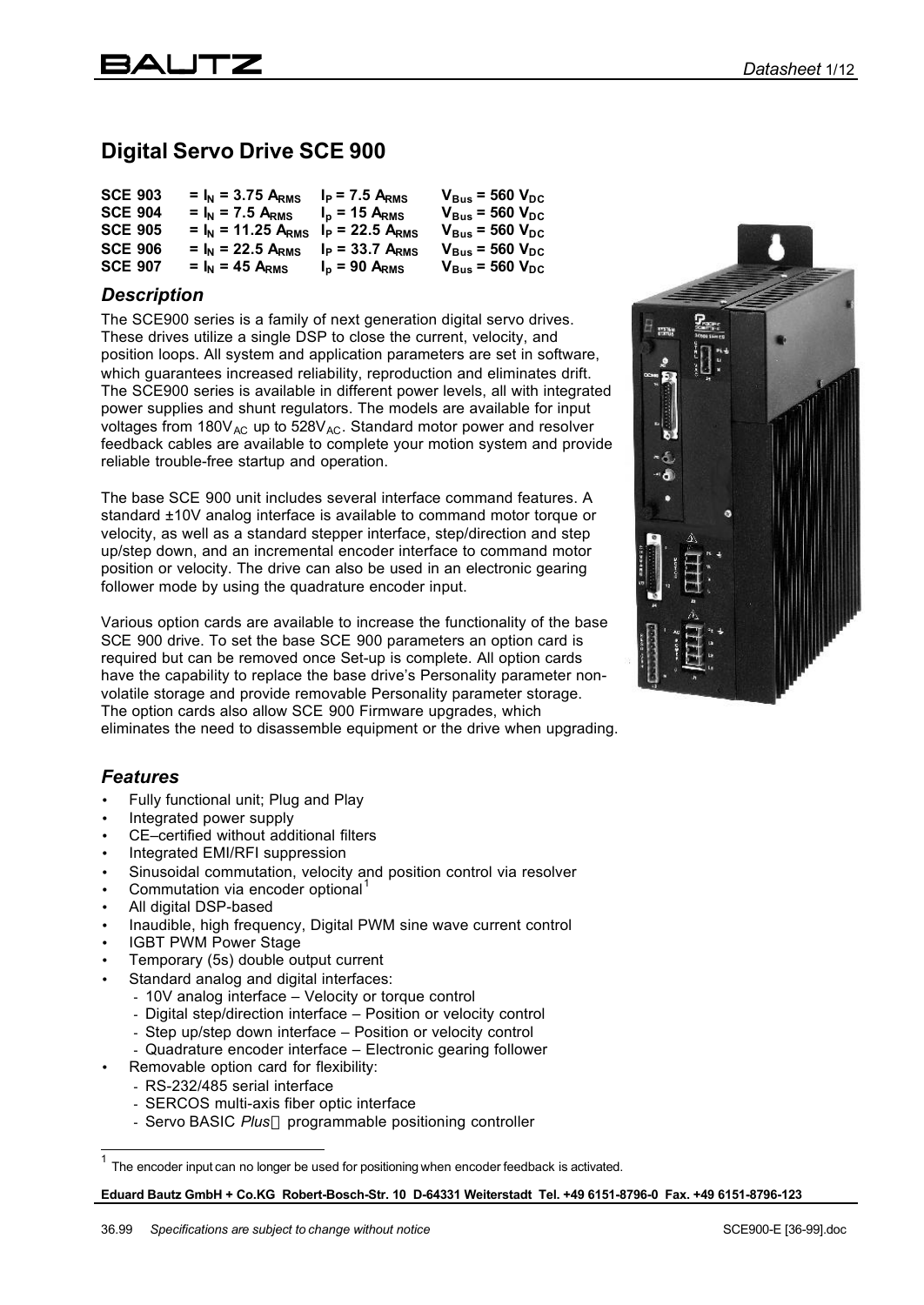- Personality parameters in base drive or on removable option card (EEPROM)
- Digital auto-tuning for easy Set-up, potentiometer line-up not necessary
- All system and application parameters set in software and can be saved in EEPROM
- User-friendly Windows® software for parameterization
- Quadrature encoder outputs up to 16,384 PPR
- Digital and analog I/Os
- Total front access to clearly marked connectors
- Extensive protection circuits and diagnostics for easy set-up

#### *Protection/Diagnostics*

- 7 segment status display
- In-rush current limiting
- Intelligent control power fuse
- Output short circuit protection
- Overtemperature protection motor and drive
- $lxt$  protection
- Undervoltage protection adjustable
- Overvoltage protection, integrated regeneration resistor

#### *I/O*

- Differential ± 10 V analog input
- $2 \pm 5$  V analog outputs
- 6 Bi-directional input/outputs, TTL or 24 V logic compatible
- Quadrature encoder output
- Quadrature encoder input (step/direction, encoder)
- Enable input
- User output +5V DC @ 200 mA

#### *Communications*

- OCE930 Serial Option Card - RS232 interface 9600 Baud
	- RS485 interface 9600 Baud, 32 nodes
- OCE940 SERCOS option card
- OCE950, PacLAN<sup>IT</sup>

#### *Signature Current Control*

The SCE900 series utilizes signature control, a proprietary form of brushless motor sinusoidal commutation. This current control technique significantly reduces ripple torques due to harmonics in the motors back EMF wave form. By tailoring the sinusoidal currents wave shape or "signature" to match the motors back EMF, the electro-magnetic ripple torque is reduced to  $\pm 2\%$ . In your application, this results in a good smoothness and high efficiency. This proprietary commutation control also provides exceptional high-speed motor control.

#### *Fully Digital Control*

The combination of DSP (**D**igital **S**ignal **P**rocessor), DRDC (**D**igital **R**esolver **D**igital **C**onverter) and ASICs (**A**pplication **S**pecific **I**ntegrated **C**ircuits) gives the SCE900 its all digital-advantage. An all-digital implementation reduces component count to increase reliability while reducing cost, it eliminates analog drift, imprecise potentiometer adjustments, reduces size and increases flexibility.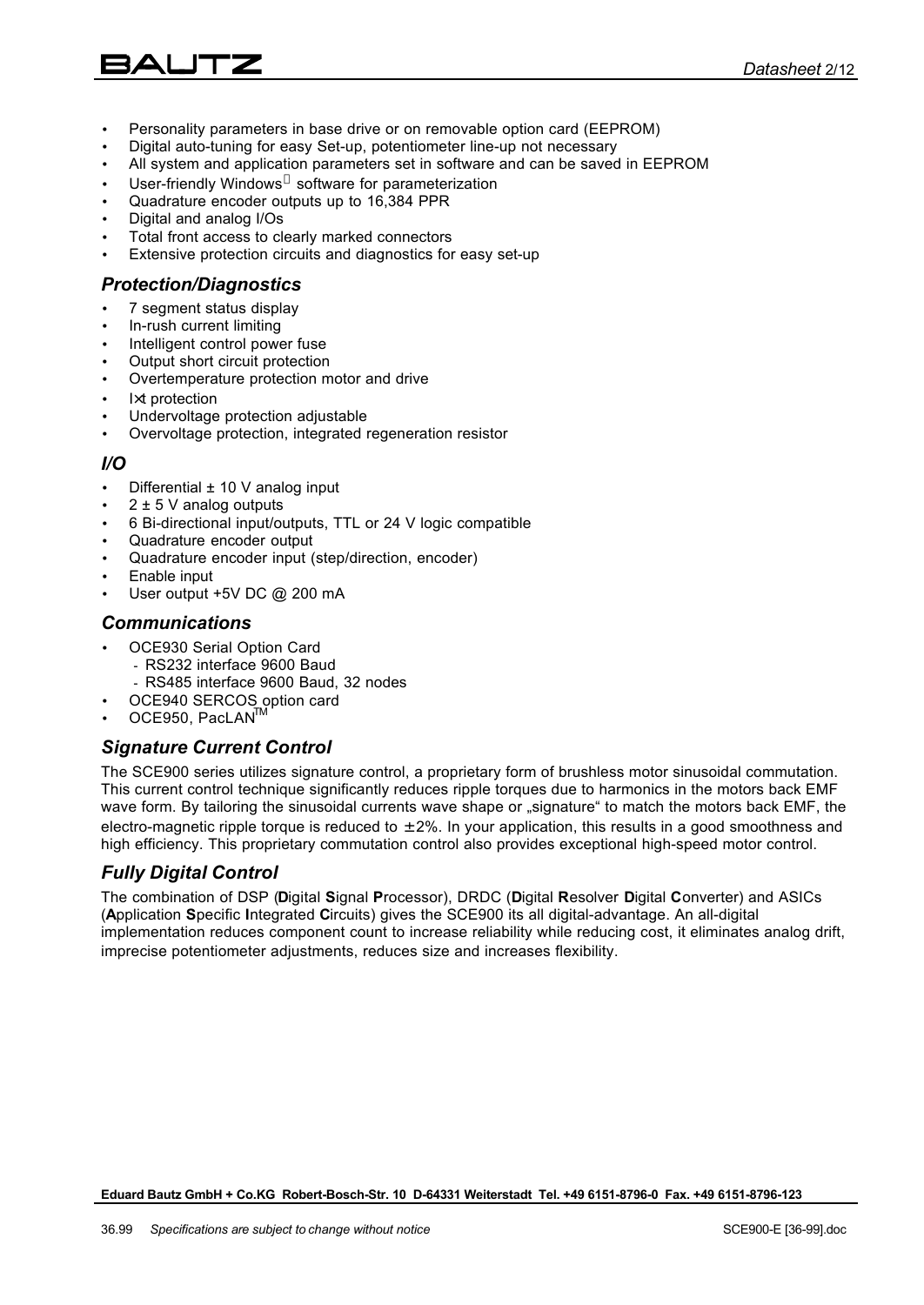## *Common Technical Data*

| Range<br>± 10V (max. 13.5V) velocity or torque<br>Resolution<br>$\geq$ 14 Bits<br><b>Digital Input Command</b><br>Modes<br>Step/direction, step up/step down, encoder<br>Max. input frequency<br>Step/direction,<br>Pulse forward/reverse<br>1 MHz<br>Quadrature encoder<br>833 kHz<br><b>Current loop</b><br><b>Bandwidth</b><br>1500 Hz max.<br>Update period<br>$62.5 \,\mathrm{\mu s}$<br><b>Velocity loop</b><br><b>Bandwidth</b><br>400 Hz max.<br>250 µs<br>Update period<br><b>Command resolution</b><br>$< 0.001$ rpm<br>0.05 % max.<br>Feedback accuracy<br>0.75 % p-p at 1000 rpm (drive only)<br>Feedback ripple<br>3 % peak to peak at 1000 rpm (with 20 arcmin resolver)<br>Feedback resolution<br>0.014 rpm<br>0 up to 30000 rpm<br>Range<br><b>Position loop</b><br>Bandwidth<br>100 Hz max.<br>Update period<br>1 ms<br>Command resolution<br>65536 Imp./rev. (16 bits/rev)<br>$± 5.3$ arcmin (drive only)<br>Feedback accuracy<br>± 15 arcmin (with 10 arcmin resolver)<br>Feedback resolution<br>16777216 (24 bits/rev)<br><b>Encoder output signals</b><br>Encoder with marker pulse, differential TTL line driver<br>Type<br>128, 256,  16384 PPR (binary) or 125, 250,  16000 PPR (decimal)<br>Resolution<br>833 kHz<br>Max. output frequency<br>Marker pulse width<br>1 quadrature pulse nominal<br><b>Serial port</b><br>RS232, RS485<br><b>Type</b><br>Baud rate<br>9600 baud<br>RS485 nodes<br>max. 32<br>Enable<br><b>Dedicated I/O</b><br>6 bi-directional, 24V PLC compatible I/O channels, 2 analog outputs<br>Programmable I/O<br><b>Environment conditions</b><br>Storage temperature<br>–40 °C to +70 °C<br>Operating temperature<br>$0 °C$ to 50 $°C$<br>Full ratings<br>Convection cooling <sup>1)</sup><br>25 °C to 60 °C<br>Forced air cooling<br>50 °C to 60 °C<br>1500 m (5000 ft.)<br>Altitude | Analog input command |                              |  |
|----------------------------------------------------------------------------------------------------------------------------------------------------------------------------------------------------------------------------------------------------------------------------------------------------------------------------------------------------------------------------------------------------------------------------------------------------------------------------------------------------------------------------------------------------------------------------------------------------------------------------------------------------------------------------------------------------------------------------------------------------------------------------------------------------------------------------------------------------------------------------------------------------------------------------------------------------------------------------------------------------------------------------------------------------------------------------------------------------------------------------------------------------------------------------------------------------------------------------------------------------------------------------------------------------------------------------------------------------------------------------------------------------------------------------------------------------------------------------------------------------------------------------------------------------------------------------------------------------------------------------------------------------------------------------------------------------------------------------------------------------------------------------------------------------------------------------------------|----------------------|------------------------------|--|
|                                                                                                                                                                                                                                                                                                                                                                                                                                                                                                                                                                                                                                                                                                                                                                                                                                                                                                                                                                                                                                                                                                                                                                                                                                                                                                                                                                                                                                                                                                                                                                                                                                                                                                                                                                                                                                        |                      |                              |  |
|                                                                                                                                                                                                                                                                                                                                                                                                                                                                                                                                                                                                                                                                                                                                                                                                                                                                                                                                                                                                                                                                                                                                                                                                                                                                                                                                                                                                                                                                                                                                                                                                                                                                                                                                                                                                                                        |                      |                              |  |
|                                                                                                                                                                                                                                                                                                                                                                                                                                                                                                                                                                                                                                                                                                                                                                                                                                                                                                                                                                                                                                                                                                                                                                                                                                                                                                                                                                                                                                                                                                                                                                                                                                                                                                                                                                                                                                        |                      |                              |  |
|                                                                                                                                                                                                                                                                                                                                                                                                                                                                                                                                                                                                                                                                                                                                                                                                                                                                                                                                                                                                                                                                                                                                                                                                                                                                                                                                                                                                                                                                                                                                                                                                                                                                                                                                                                                                                                        |                      |                              |  |
|                                                                                                                                                                                                                                                                                                                                                                                                                                                                                                                                                                                                                                                                                                                                                                                                                                                                                                                                                                                                                                                                                                                                                                                                                                                                                                                                                                                                                                                                                                                                                                                                                                                                                                                                                                                                                                        |                      |                              |  |
|                                                                                                                                                                                                                                                                                                                                                                                                                                                                                                                                                                                                                                                                                                                                                                                                                                                                                                                                                                                                                                                                                                                                                                                                                                                                                                                                                                                                                                                                                                                                                                                                                                                                                                                                                                                                                                        |                      |                              |  |
|                                                                                                                                                                                                                                                                                                                                                                                                                                                                                                                                                                                                                                                                                                                                                                                                                                                                                                                                                                                                                                                                                                                                                                                                                                                                                                                                                                                                                                                                                                                                                                                                                                                                                                                                                                                                                                        |                      |                              |  |
|                                                                                                                                                                                                                                                                                                                                                                                                                                                                                                                                                                                                                                                                                                                                                                                                                                                                                                                                                                                                                                                                                                                                                                                                                                                                                                                                                                                                                                                                                                                                                                                                                                                                                                                                                                                                                                        |                      |                              |  |
|                                                                                                                                                                                                                                                                                                                                                                                                                                                                                                                                                                                                                                                                                                                                                                                                                                                                                                                                                                                                                                                                                                                                                                                                                                                                                                                                                                                                                                                                                                                                                                                                                                                                                                                                                                                                                                        |                      |                              |  |
|                                                                                                                                                                                                                                                                                                                                                                                                                                                                                                                                                                                                                                                                                                                                                                                                                                                                                                                                                                                                                                                                                                                                                                                                                                                                                                                                                                                                                                                                                                                                                                                                                                                                                                                                                                                                                                        |                      |                              |  |
|                                                                                                                                                                                                                                                                                                                                                                                                                                                                                                                                                                                                                                                                                                                                                                                                                                                                                                                                                                                                                                                                                                                                                                                                                                                                                                                                                                                                                                                                                                                                                                                                                                                                                                                                                                                                                                        |                      |                              |  |
|                                                                                                                                                                                                                                                                                                                                                                                                                                                                                                                                                                                                                                                                                                                                                                                                                                                                                                                                                                                                                                                                                                                                                                                                                                                                                                                                                                                                                                                                                                                                                                                                                                                                                                                                                                                                                                        |                      |                              |  |
|                                                                                                                                                                                                                                                                                                                                                                                                                                                                                                                                                                                                                                                                                                                                                                                                                                                                                                                                                                                                                                                                                                                                                                                                                                                                                                                                                                                                                                                                                                                                                                                                                                                                                                                                                                                                                                        |                      |                              |  |
|                                                                                                                                                                                                                                                                                                                                                                                                                                                                                                                                                                                                                                                                                                                                                                                                                                                                                                                                                                                                                                                                                                                                                                                                                                                                                                                                                                                                                                                                                                                                                                                                                                                                                                                                                                                                                                        |                      |                              |  |
|                                                                                                                                                                                                                                                                                                                                                                                                                                                                                                                                                                                                                                                                                                                                                                                                                                                                                                                                                                                                                                                                                                                                                                                                                                                                                                                                                                                                                                                                                                                                                                                                                                                                                                                                                                                                                                        |                      |                              |  |
|                                                                                                                                                                                                                                                                                                                                                                                                                                                                                                                                                                                                                                                                                                                                                                                                                                                                                                                                                                                                                                                                                                                                                                                                                                                                                                                                                                                                                                                                                                                                                                                                                                                                                                                                                                                                                                        |                      |                              |  |
|                                                                                                                                                                                                                                                                                                                                                                                                                                                                                                                                                                                                                                                                                                                                                                                                                                                                                                                                                                                                                                                                                                                                                                                                                                                                                                                                                                                                                                                                                                                                                                                                                                                                                                                                                                                                                                        |                      |                              |  |
|                                                                                                                                                                                                                                                                                                                                                                                                                                                                                                                                                                                                                                                                                                                                                                                                                                                                                                                                                                                                                                                                                                                                                                                                                                                                                                                                                                                                                                                                                                                                                                                                                                                                                                                                                                                                                                        |                      |                              |  |
|                                                                                                                                                                                                                                                                                                                                                                                                                                                                                                                                                                                                                                                                                                                                                                                                                                                                                                                                                                                                                                                                                                                                                                                                                                                                                                                                                                                                                                                                                                                                                                                                                                                                                                                                                                                                                                        |                      |                              |  |
|                                                                                                                                                                                                                                                                                                                                                                                                                                                                                                                                                                                                                                                                                                                                                                                                                                                                                                                                                                                                                                                                                                                                                                                                                                                                                                                                                                                                                                                                                                                                                                                                                                                                                                                                                                                                                                        |                      |                              |  |
|                                                                                                                                                                                                                                                                                                                                                                                                                                                                                                                                                                                                                                                                                                                                                                                                                                                                                                                                                                                                                                                                                                                                                                                                                                                                                                                                                                                                                                                                                                                                                                                                                                                                                                                                                                                                                                        |                      |                              |  |
|                                                                                                                                                                                                                                                                                                                                                                                                                                                                                                                                                                                                                                                                                                                                                                                                                                                                                                                                                                                                                                                                                                                                                                                                                                                                                                                                                                                                                                                                                                                                                                                                                                                                                                                                                                                                                                        |                      |                              |  |
|                                                                                                                                                                                                                                                                                                                                                                                                                                                                                                                                                                                                                                                                                                                                                                                                                                                                                                                                                                                                                                                                                                                                                                                                                                                                                                                                                                                                                                                                                                                                                                                                                                                                                                                                                                                                                                        |                      |                              |  |
|                                                                                                                                                                                                                                                                                                                                                                                                                                                                                                                                                                                                                                                                                                                                                                                                                                                                                                                                                                                                                                                                                                                                                                                                                                                                                                                                                                                                                                                                                                                                                                                                                                                                                                                                                                                                                                        |                      |                              |  |
|                                                                                                                                                                                                                                                                                                                                                                                                                                                                                                                                                                                                                                                                                                                                                                                                                                                                                                                                                                                                                                                                                                                                                                                                                                                                                                                                                                                                                                                                                                                                                                                                                                                                                                                                                                                                                                        |                      |                              |  |
|                                                                                                                                                                                                                                                                                                                                                                                                                                                                                                                                                                                                                                                                                                                                                                                                                                                                                                                                                                                                                                                                                                                                                                                                                                                                                                                                                                                                                                                                                                                                                                                                                                                                                                                                                                                                                                        |                      |                              |  |
|                                                                                                                                                                                                                                                                                                                                                                                                                                                                                                                                                                                                                                                                                                                                                                                                                                                                                                                                                                                                                                                                                                                                                                                                                                                                                                                                                                                                                                                                                                                                                                                                                                                                                                                                                                                                                                        |                      |                              |  |
|                                                                                                                                                                                                                                                                                                                                                                                                                                                                                                                                                                                                                                                                                                                                                                                                                                                                                                                                                                                                                                                                                                                                                                                                                                                                                                                                                                                                                                                                                                                                                                                                                                                                                                                                                                                                                                        |                      |                              |  |
|                                                                                                                                                                                                                                                                                                                                                                                                                                                                                                                                                                                                                                                                                                                                                                                                                                                                                                                                                                                                                                                                                                                                                                                                                                                                                                                                                                                                                                                                                                                                                                                                                                                                                                                                                                                                                                        |                      |                              |  |
|                                                                                                                                                                                                                                                                                                                                                                                                                                                                                                                                                                                                                                                                                                                                                                                                                                                                                                                                                                                                                                                                                                                                                                                                                                                                                                                                                                                                                                                                                                                                                                                                                                                                                                                                                                                                                                        |                      |                              |  |
|                                                                                                                                                                                                                                                                                                                                                                                                                                                                                                                                                                                                                                                                                                                                                                                                                                                                                                                                                                                                                                                                                                                                                                                                                                                                                                                                                                                                                                                                                                                                                                                                                                                                                                                                                                                                                                        |                      |                              |  |
|                                                                                                                                                                                                                                                                                                                                                                                                                                                                                                                                                                                                                                                                                                                                                                                                                                                                                                                                                                                                                                                                                                                                                                                                                                                                                                                                                                                                                                                                                                                                                                                                                                                                                                                                                                                                                                        |                      |                              |  |
|                                                                                                                                                                                                                                                                                                                                                                                                                                                                                                                                                                                                                                                                                                                                                                                                                                                                                                                                                                                                                                                                                                                                                                                                                                                                                                                                                                                                                                                                                                                                                                                                                                                                                                                                                                                                                                        |                      |                              |  |
|                                                                                                                                                                                                                                                                                                                                                                                                                                                                                                                                                                                                                                                                                                                                                                                                                                                                                                                                                                                                                                                                                                                                                                                                                                                                                                                                                                                                                                                                                                                                                                                                                                                                                                                                                                                                                                        |                      |                              |  |
|                                                                                                                                                                                                                                                                                                                                                                                                                                                                                                                                                                                                                                                                                                                                                                                                                                                                                                                                                                                                                                                                                                                                                                                                                                                                                                                                                                                                                                                                                                                                                                                                                                                                                                                                                                                                                                        |                      |                              |  |
|                                                                                                                                                                                                                                                                                                                                                                                                                                                                                                                                                                                                                                                                                                                                                                                                                                                                                                                                                                                                                                                                                                                                                                                                                                                                                                                                                                                                                                                                                                                                                                                                                                                                                                                                                                                                                                        |                      |                              |  |
|                                                                                                                                                                                                                                                                                                                                                                                                                                                                                                                                                                                                                                                                                                                                                                                                                                                                                                                                                                                                                                                                                                                                                                                                                                                                                                                                                                                                                                                                                                                                                                                                                                                                                                                                                                                                                                        |                      |                              |  |
|                                                                                                                                                                                                                                                                                                                                                                                                                                                                                                                                                                                                                                                                                                                                                                                                                                                                                                                                                                                                                                                                                                                                                                                                                                                                                                                                                                                                                                                                                                                                                                                                                                                                                                                                                                                                                                        |                      |                              |  |
|                                                                                                                                                                                                                                                                                                                                                                                                                                                                                                                                                                                                                                                                                                                                                                                                                                                                                                                                                                                                                                                                                                                                                                                                                                                                                                                                                                                                                                                                                                                                                                                                                                                                                                                                                                                                                                        |                      |                              |  |
|                                                                                                                                                                                                                                                                                                                                                                                                                                                                                                                                                                                                                                                                                                                                                                                                                                                                                                                                                                                                                                                                                                                                                                                                                                                                                                                                                                                                                                                                                                                                                                                                                                                                                                                                                                                                                                        |                      |                              |  |
|                                                                                                                                                                                                                                                                                                                                                                                                                                                                                                                                                                                                                                                                                                                                                                                                                                                                                                                                                                                                                                                                                                                                                                                                                                                                                                                                                                                                                                                                                                                                                                                                                                                                                                                                                                                                                                        |                      |                              |  |
|                                                                                                                                                                                                                                                                                                                                                                                                                                                                                                                                                                                                                                                                                                                                                                                                                                                                                                                                                                                                                                                                                                                                                                                                                                                                                                                                                                                                                                                                                                                                                                                                                                                                                                                                                                                                                                        |                      |                              |  |
|                                                                                                                                                                                                                                                                                                                                                                                                                                                                                                                                                                                                                                                                                                                                                                                                                                                                                                                                                                                                                                                                                                                                                                                                                                                                                                                                                                                                                                                                                                                                                                                                                                                                                                                                                                                                                                        |                      |                              |  |
|                                                                                                                                                                                                                                                                                                                                                                                                                                                                                                                                                                                                                                                                                                                                                                                                                                                                                                                                                                                                                                                                                                                                                                                                                                                                                                                                                                                                                                                                                                                                                                                                                                                                                                                                                                                                                                        |                      |                              |  |
|                                                                                                                                                                                                                                                                                                                                                                                                                                                                                                                                                                                                                                                                                                                                                                                                                                                                                                                                                                                                                                                                                                                                                                                                                                                                                                                                                                                                                                                                                                                                                                                                                                                                                                                                                                                                                                        |                      |                              |  |
|                                                                                                                                                                                                                                                                                                                                                                                                                                                                                                                                                                                                                                                                                                                                                                                                                                                                                                                                                                                                                                                                                                                                                                                                                                                                                                                                                                                                                                                                                                                                                                                                                                                                                                                                                                                                                                        |                      |                              |  |
|                                                                                                                                                                                                                                                                                                                                                                                                                                                                                                                                                                                                                                                                                                                                                                                                                                                                                                                                                                                                                                                                                                                                                                                                                                                                                                                                                                                                                                                                                                                                                                                                                                                                                                                                                                                                                                        |                      |                              |  |
|                                                                                                                                                                                                                                                                                                                                                                                                                                                                                                                                                                                                                                                                                                                                                                                                                                                                                                                                                                                                                                                                                                                                                                                                                                                                                                                                                                                                                                                                                                                                                                                                                                                                                                                                                                                                                                        |                      |                              |  |
|                                                                                                                                                                                                                                                                                                                                                                                                                                                                                                                                                                                                                                                                                                                                                                                                                                                                                                                                                                                                                                                                                                                                                                                                                                                                                                                                                                                                                                                                                                                                                                                                                                                                                                                                                                                                                                        |                      |                              |  |
|                                                                                                                                                                                                                                                                                                                                                                                                                                                                                                                                                                                                                                                                                                                                                                                                                                                                                                                                                                                                                                                                                                                                                                                                                                                                                                                                                                                                                                                                                                                                                                                                                                                                                                                                                                                                                                        |                      |                              |  |
|                                                                                                                                                                                                                                                                                                                                                                                                                                                                                                                                                                                                                                                                                                                                                                                                                                                                                                                                                                                                                                                                                                                                                                                                                                                                                                                                                                                                                                                                                                                                                                                                                                                                                                                                                                                                                                        |                      |                              |  |
|                                                                                                                                                                                                                                                                                                                                                                                                                                                                                                                                                                                                                                                                                                                                                                                                                                                                                                                                                                                                                                                                                                                                                                                                                                                                                                                                                                                                                                                                                                                                                                                                                                                                                                                                                                                                                                        |                      |                              |  |
|                                                                                                                                                                                                                                                                                                                                                                                                                                                                                                                                                                                                                                                                                                                                                                                                                                                                                                                                                                                                                                                                                                                                                                                                                                                                                                                                                                                                                                                                                                                                                                                                                                                                                                                                                                                                                                        | Humidity             | 10 % to 90 %, non-condensing |  |

<sup>1)</sup> Linearly derate output power and output current from full rating 25 °C to 53 % at 60 °C

<sup>2)</sup> Linearly derate output power and output current from full rating 50 °C to 66 % at 60 °C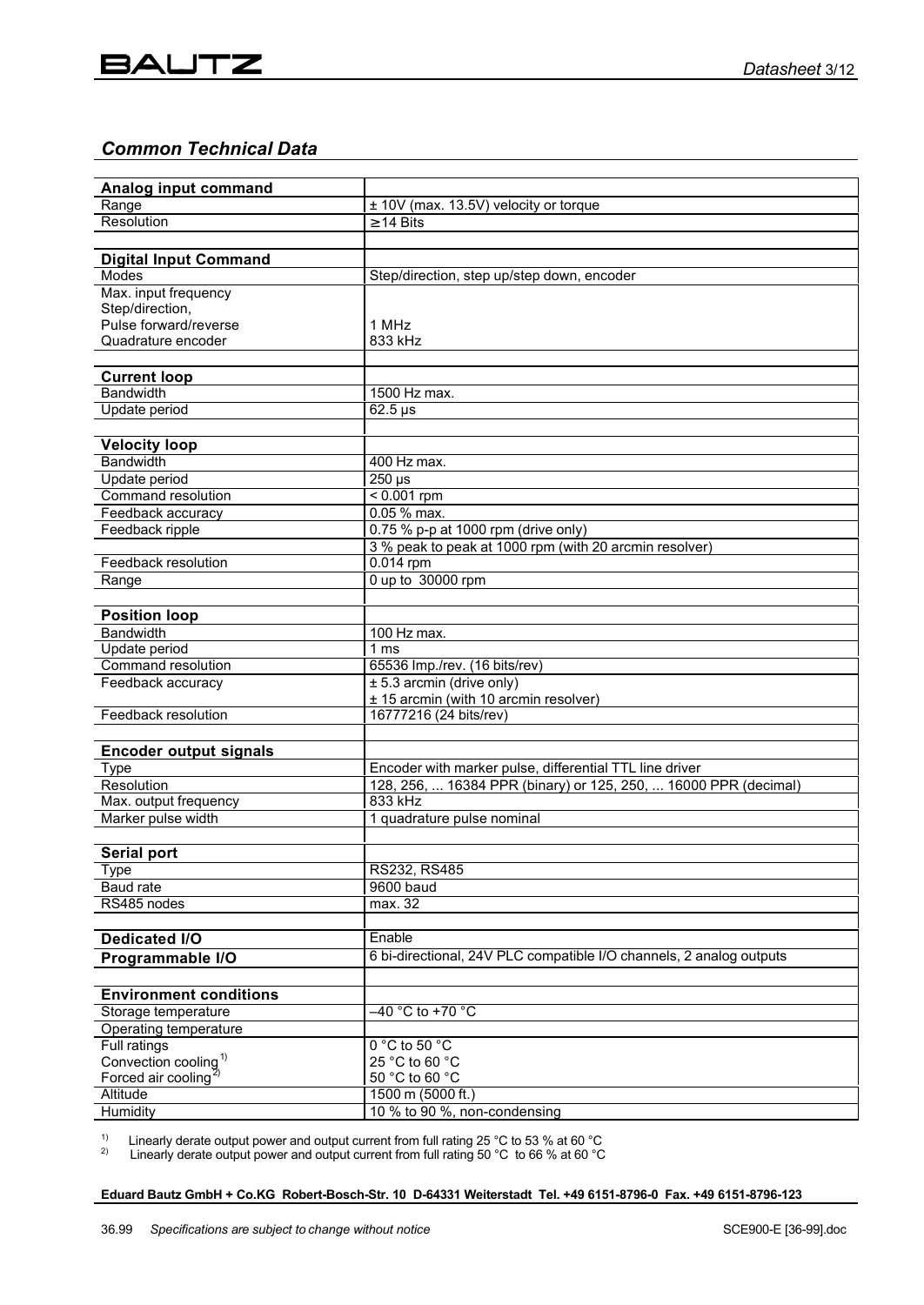# *Power Specifications*

|                                                                     | SCE9x3A3                                                                                                  | SCE9x3        | SCE9x4                                 | SCE9x5                                   | SCE9x6                                                         | SCE9x7           |
|---------------------------------------------------------------------|-----------------------------------------------------------------------------------------------------------|---------------|----------------------------------------|------------------------------------------|----------------------------------------------------------------|------------------|
|                                                                     |                                                                                                           |               |                                        |                                          |                                                                |                  |
| Input voltages                                                      |                                                                                                           |               |                                        |                                          |                                                                |                  |
| Control power supply                                                | 230 V <sub>AC</sub> + 10 % - 55 %, 50/60 Hz single phase                                                  |               |                                        | 115 or <sup>1)</sup> 230 V <sub>AC</sub> |                                                                |                  |
| Main power supply                                                   |                                                                                                           |               |                                        |                                          | 400 $V_{AC}$ + 32 % - 55 %, 50/60 Hz three phase symmetrically |                  |
| <b>Input current</b>                                                |                                                                                                           |               |                                        |                                          |                                                                |                  |
| for control power                                                   |                                                                                                           |               | $250 \,\mathrm{mA}$                    |                                          | 300 mA                                                         | $500 \text{ mA}$ |
| from $1\times230$ V <sub>AC</sub> mains                             |                                                                                                           |               |                                        |                                          |                                                                |                  |
| for main power                                                      | $5\overline{A}$                                                                                           |               | 10A                                    | 15A                                      | 30A                                                            | 60A              |
| from 3×400 VAC mains                                                |                                                                                                           |               |                                        |                                          |                                                                |                  |
| Recommended fuse                                                    | slow 10A or                                                                                               |               | slow acting fuse 16 A or               |                                          | slo. 32 A or                                                   | slo. 63 A or     |
| on 3×400 V mains                                                    | c.br. 10A, C                                                                                              |               | circuit breaker 16 A, characteristic C |                                          | c.br. 32A, C                                                   | c.br. 63A, C     |
| <b>Peak output current</b>                                          |                                                                                                           |               |                                        |                                          |                                                                |                  |
| r.m.s. and (sine peak)                                              |                                                                                                           |               |                                        |                                          |                                                                |                  |
| Max. 5 s up to 50 °C<br>ambient temp.                               |                                                                                                           | $7.5(10.5)$ A | $15(21.2)$ A                           | 22.5 (31.8)A                             | 33.7 (47.6)A                                                   | 90 (127)A        |
| <b>Continuous output</b><br>current r.m.s. and (sine<br>peak value) |                                                                                                           |               |                                        |                                          |                                                                |                  |
| at 25°C with                                                        |                                                                                                           | $3.75(5.3)$ A | 7.5(10.6)A                             | 11.25 (15.9)A                            | $-1-$                                                          | $-1-$            |
| convection cooling                                                  |                                                                                                           |               |                                        |                                          |                                                                |                  |
| at 50°C with                                                        | not                                                                                                       | $3.75(5.3)$ A | 7.5(10.6)A                             | 11.25 (15.9)A                            | 22.5(31.8)A                                                    | 45 (63.5)A       |
| forced air cooling                                                  | possible                                                                                                  |               |                                        |                                          |                                                                |                  |
| at 50°C with<br>convection cooling                                  | $2.5$ $(3.5)$ A                                                                                           | $3.75(5.3)$ A | $5.0(7.1)$ A                           | $7.5(10.7)$ A                            | $-1-$                                                          | $-1-$            |
| Peak output power<br>at 3 ' 400VAC mains                            |                                                                                                           |               |                                        |                                          |                                                                |                  |
| Maximum 1s up to<br>50°C amb. temp.                                 | 5 kVA                                                                                                     |               | <b>10 kVA</b>                          | 15 kVA                                   | 22.5 kVA                                                       | 60 kVA           |
| <b>Continuous output</b><br>power at 3 ' 400VAC<br>mains            | Reduce continuous output power linearly by 0.5 % for each meter of motor cable in<br>excess of 10 meters. |               |                                        |                                          |                                                                |                  |
| at 25°C with<br>convection cooling                                  | $2.5$ kVA                                                                                                 |               | 5 kVA                                  | 7.5 kVA                                  | $-1-$                                                          | $-1-$            |
| at 50°C with                                                        | not                                                                                                       | 2.5 kVA       | 5 kVA                                  | 7.5 kVA                                  | 15 kW                                                          | 30 kVA           |
| forced air cooling                                                  | possible                                                                                                  |               |                                        |                                          |                                                                |                  |
| at 50°C with<br>convection cooling                                  | 2.1 kVA                                                                                                   | 2.5 kVA       | 3.3 kVA                                | 5 kVA                                    | $-1-$                                                          | $-1-$            |

 $\overline{\phantom{a}}$ **1)** With the **SCE906**, the wide range capability of the control power input cannot be used because the AC input supplies the built-in fans, which need their rated voltage. Because of these fans two variants of SCE906 are built:

a) SCE9x6x**2**-xxx-xx, suitable for a control power supply of 230 V +/- 10% f = 50...60 Hz

b) SCE9x6x**1**-xxx-xx, suitable for a control power supply of 115 V +/- 10% f = 50...60 Hz

The available control power has to be taken into consideration before ordering the drives. If you wish to change this voltage after delivery, hardware alterations will be necessary.

The **SCE907** accepts either 115 or 220 V (+/- 10 %) at the control power input and automatically switches its two internal fans parallel or in series accordingly.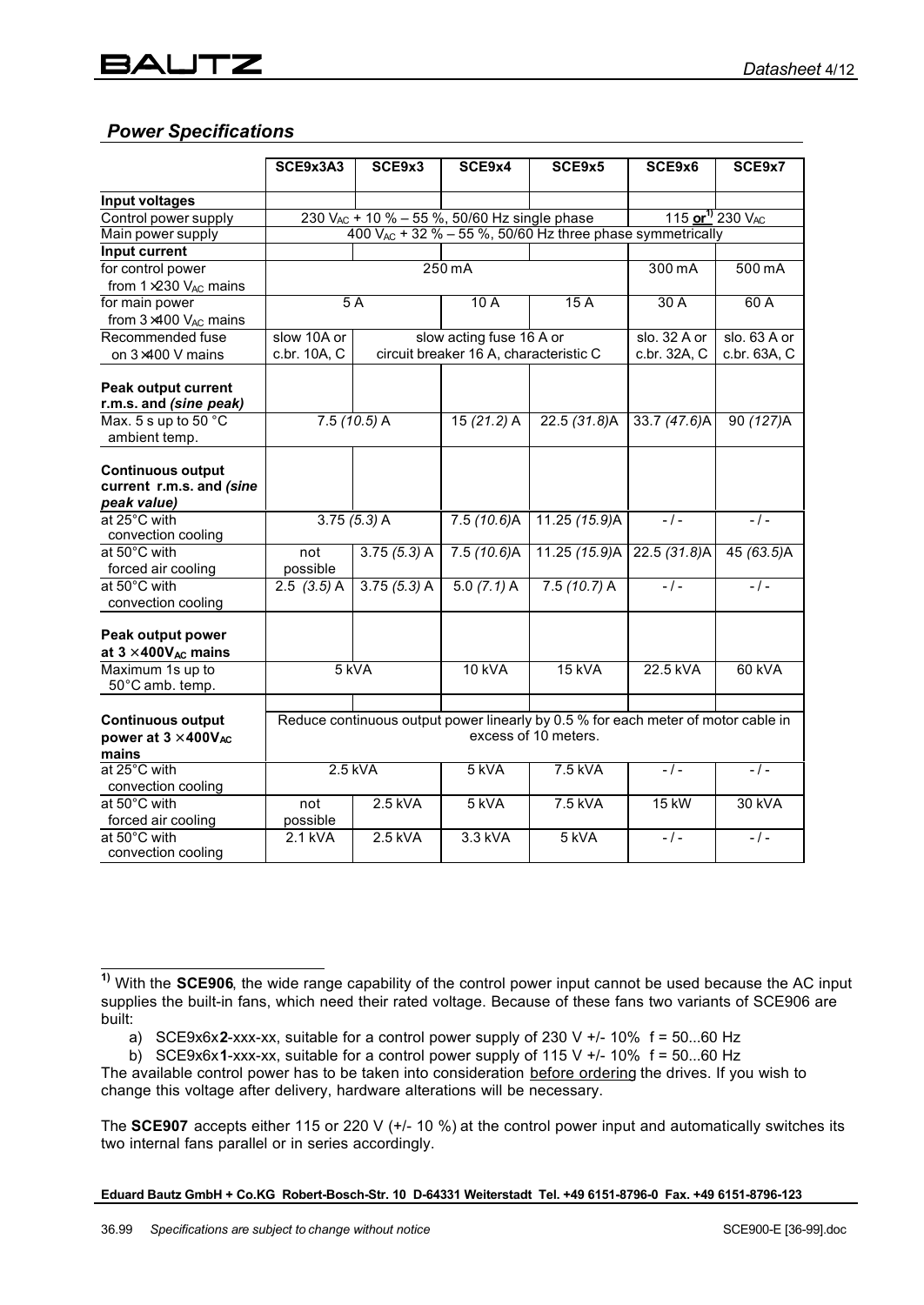# **BAUTZ**

|                                           | SCE9x3A3                                                                                                            | SCE9x3         | SCE9x4 | SCE9x5    | SCE9x6                            | SCE9x7                            |
|-------------------------------------------|---------------------------------------------------------------------------------------------------------------------|----------------|--------|-----------|-----------------------------------|-----------------------------------|
| Power stage efficiency                    |                                                                                                                     |                |        |           |                                   |                                   |
| at continuous power                       | >96%<br>>97%                                                                                                        |                | >97%   | >97%      | >98%                              |                                   |
| <b>Regeneration circuit</b><br>power      |                                                                                                                     |                |        |           |                                   |                                   |
| Peak power<br>(for 350 ms)                | 8 kW                                                                                                                | 16 kW          |        | 24 kW     | with extern.<br>resistor<br>60 kW |                                   |
| Continuous power                          |                                                                                                                     |                |        |           |                                   |                                   |
| at 25°C with<br>convection cooling        | 25 W                                                                                                                |                | 100 W  | 200 W     | $-1-$                             |                                   |
| at 50°C with<br>forced air cooling        | not poss.                                                                                                           | 125W           |        | 250W      | 250W                              | with extern.<br>resistor<br>15 kW |
| at 50°C with<br>convection cooling        | 20W                                                                                                                 | 100 W<br>200 W |        | $-1-$     |                                   |                                   |
| <b>Output current ripple</b><br>frequency | 20 kHz                                                                                                              |                |        | 16 kHz    | $10$ kHz                          |                                   |
| Min. motor winding<br>inductance          | 4 mH                                                                                                                |                | 2mH    | 1.4mH     | $1.1$ mH                          | $0,7$ mH                          |
| Max. motor cable length                   | 50 meters, CE approved for max. 10 meters with internal filter;<br>CE approved for 50 meters with additional filter |                |        |           |                                   |                                   |
| EMC / RFI suppression:                    | EN50081-2 / EN50082-2<br>(optional EN50081-1 with additional filter)                                                |                |        | EN61800-3 |                                   |                                   |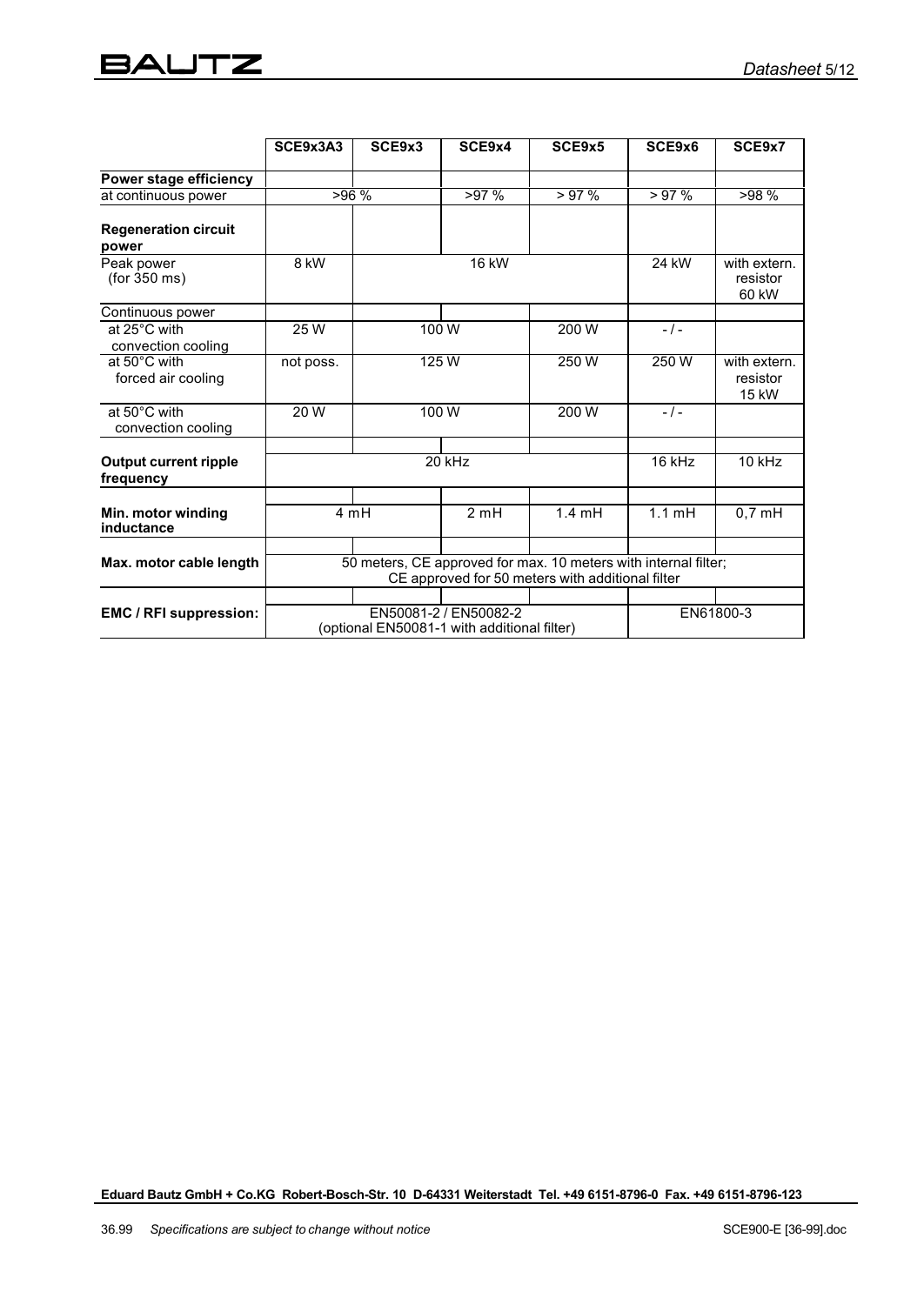# *Order Code for SCE900*

 $S C E 904 A N - 002 - 01$ 

|  | 01 = Standard Software for Base Drive                                                                                                                                                                    |
|--|----------------------------------------------------------------------------------------------------------------------------------------------------------------------------------------------------------|
|  | 1 = US Standard I/Os (sinking output)<br>2 = European PLC Standard I/Os (sourcing output)<br>$0 = Standard$                                                                                              |
|  | For OCE9501<br>0, $1 =$ Option Card with 32 k RAM<br>2 = Option Card with 128 k RAM<br>3 = Option Card with 32 k RAM and PacLAN™                                                                         |
|  | 4 = Option Card with 128 k RAM and PacLANTM<br>$0 = Standard$                                                                                                                                            |
|  | $N =$ Without forced cooling; convection cooling<br>1 = With forced air cooling; 115 $V_{AC}^2$<br>2 = With forced air cooling 230 $V_{AC}$<br>3 = Plate instead of heat sink (width 85 mm) <sup>3</sup> |
|  | $A =$ With mating connector set, w/o manuals                                                                                                                                                             |
|  | $3 =$ Output power 2.5 kVA, 3.75 ARMS<br>4 = Output power 5.0 kVA, 7.5 $ARMS$<br>5 = Output power 7.5 kVA, 11.25 $ARMS$<br>6 = Output power 15 kVA, 22.5 $ARMS$<br>$7 =$ Output power 30 kVA, 45 ARMS    |
|  | 0 = Without option card, no setup interface<br>3 = With option card OCE930, RS232/ 485<br>4 = With option card OCE940, SERCOS interface<br>5 = With option card OCE950, programmable position controller |
|  | SCE 9 = Digital Servo Drive Series                                                                                                                                                                       |
|  |                                                                                                                                                                                                          |

<sup>&</sup>lt;sup>1</sup> Order manual and software separately<br><sup>2</sup> For SCE9x6 voltage always needed because of integrated fan<br><sup>3</sup> SCE9x3 only, no forced air cooling possible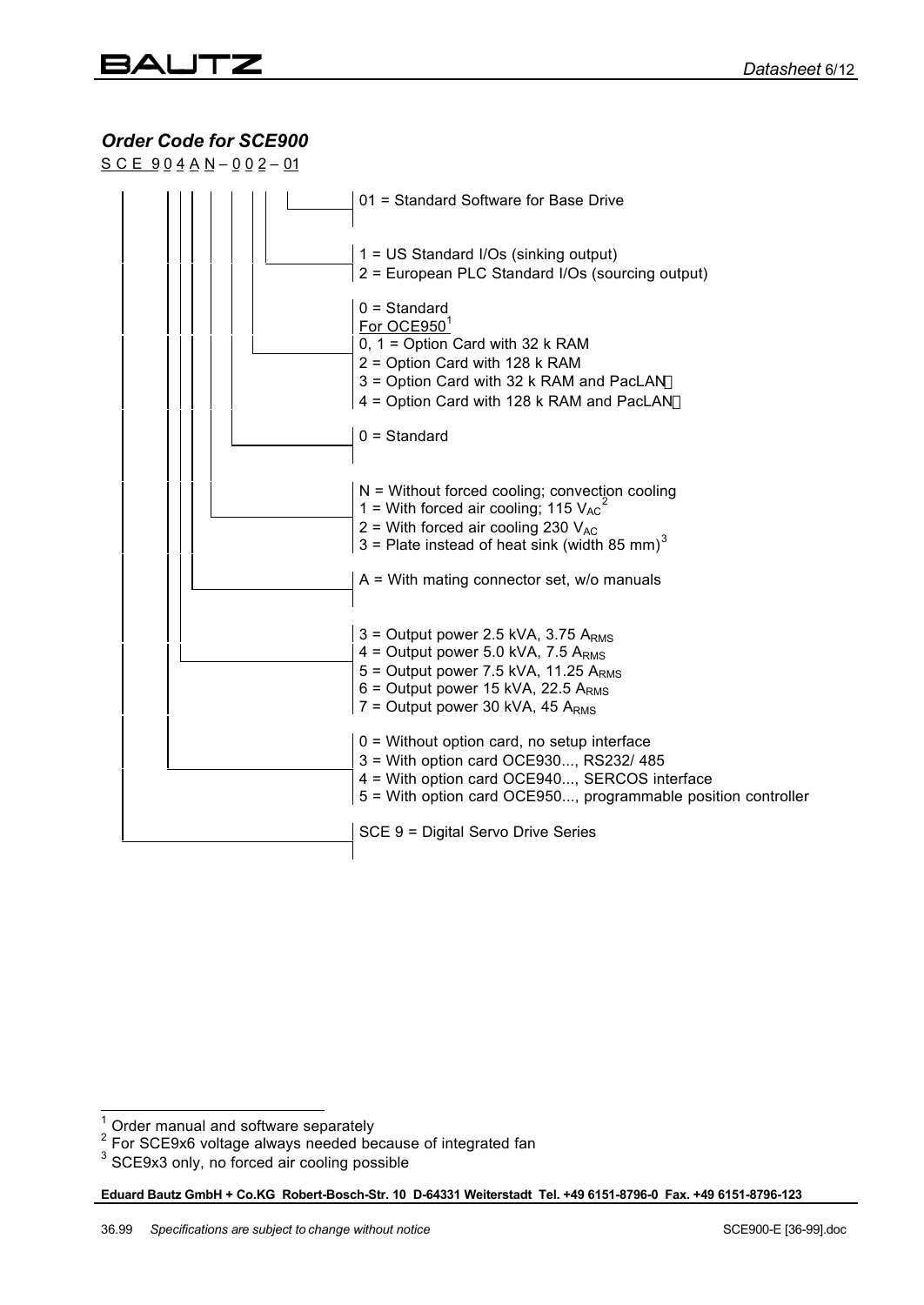# 3AUTZ

## *Dimensions*

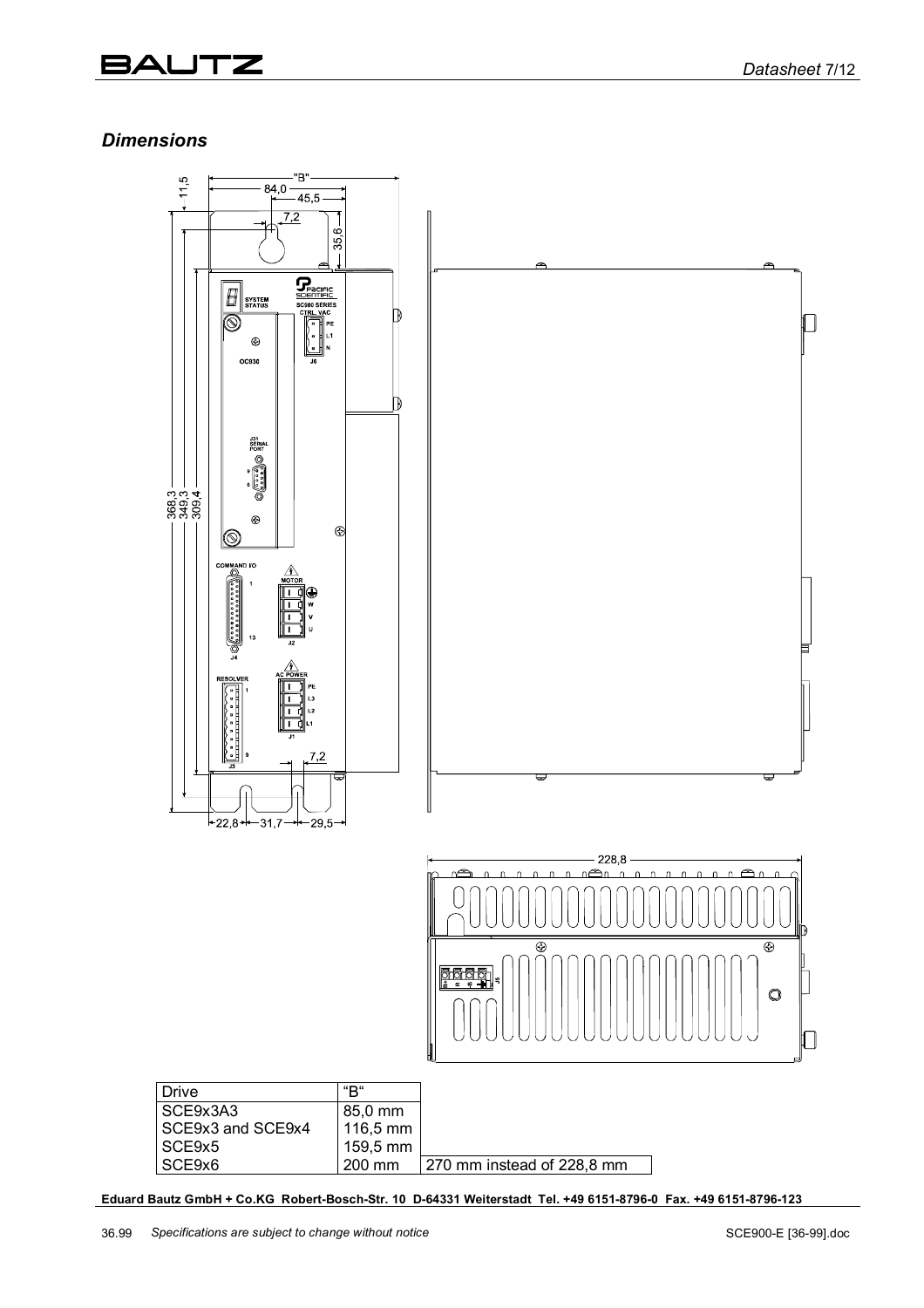#### JTZ 3AL

### *Dimensions SCE907*



All dimensions given in mm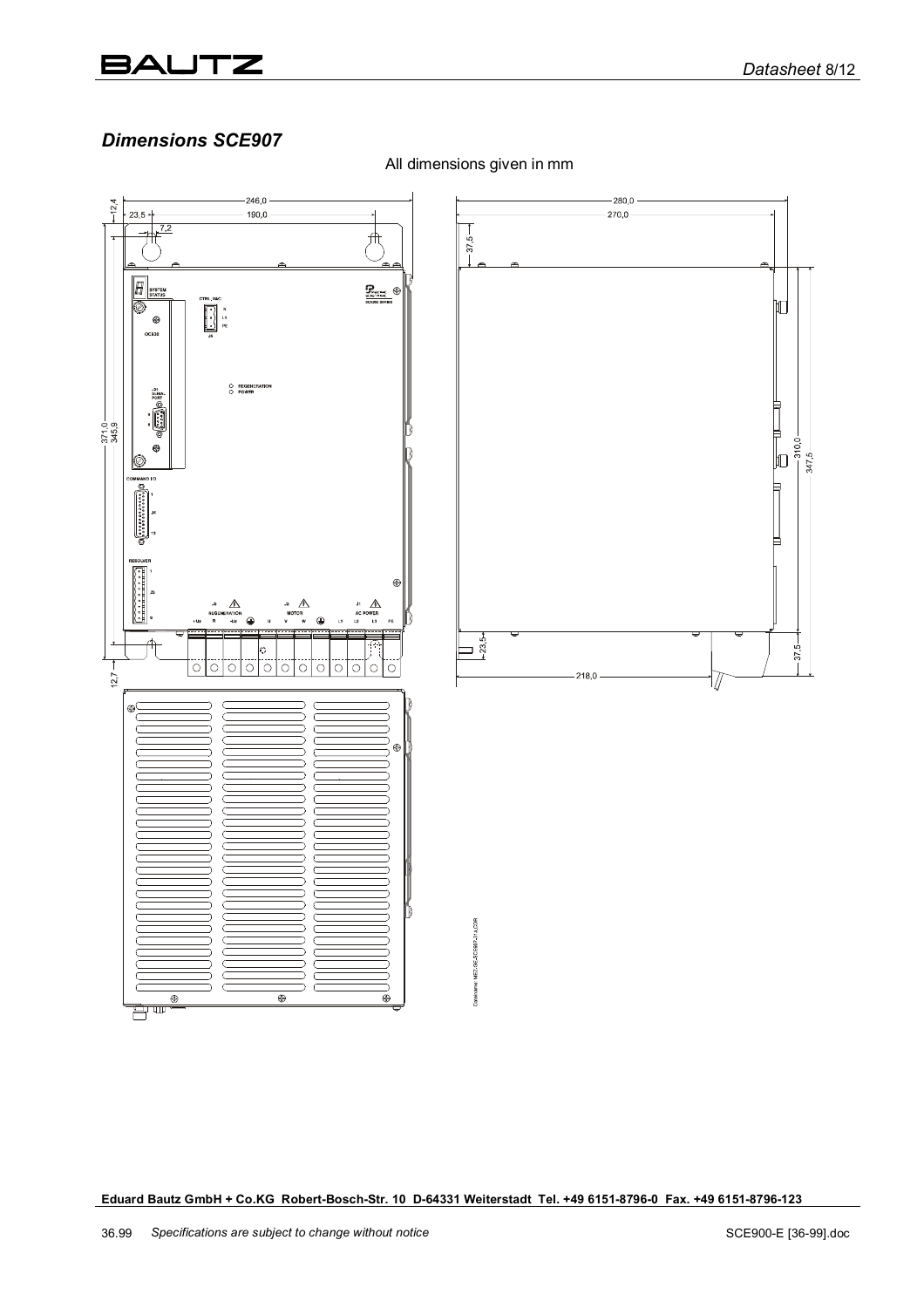# **Option Cards**

#### *OCE930*

#### Serial Interface RS-232/485

This card allows the user to program the various SCE 900 set-up parameters using an IBM-compatible PC. It also allows the SCE 900 to be connected to any host computer containing RS-232/485 communications capability.

#### *OCE940*

#### SERCOS lnterface Option Card

This card adds SERCOS (**SE**rial **R**eal-time **CO**mmunications **S**ystem) fiber optic communication capability to the SCE900. This allows the SCE900 to be used in multi-axis, distributed, control systems utilizing the SERCOS international standard interface including Pacific Scientific's own SERCOS based multi-axis controller.

# *OCE950*

#### Programmable Single Axis Position Control Option Card

#### Features

- Freely programmable in ServoBasic $TM$
- Windows<sup>®</sup> Development Environment
- Powerful Debugger for Starting and Troubleshooting - Terminal Emulator
- 21 Programmable and Configurable I/Os
- 8 Programmable Software Limit Switches
- Interrupts on Motion and Program Variables
- Communication with ASCII-Terminal for Data Exchange possible
- 32kB or 128kB NV Memory
- Optional PacLANTM Local Area Network
- Additional options:
	- CAM Profiling functionality
	- MODBUS Interface
	- ABCOMM Interface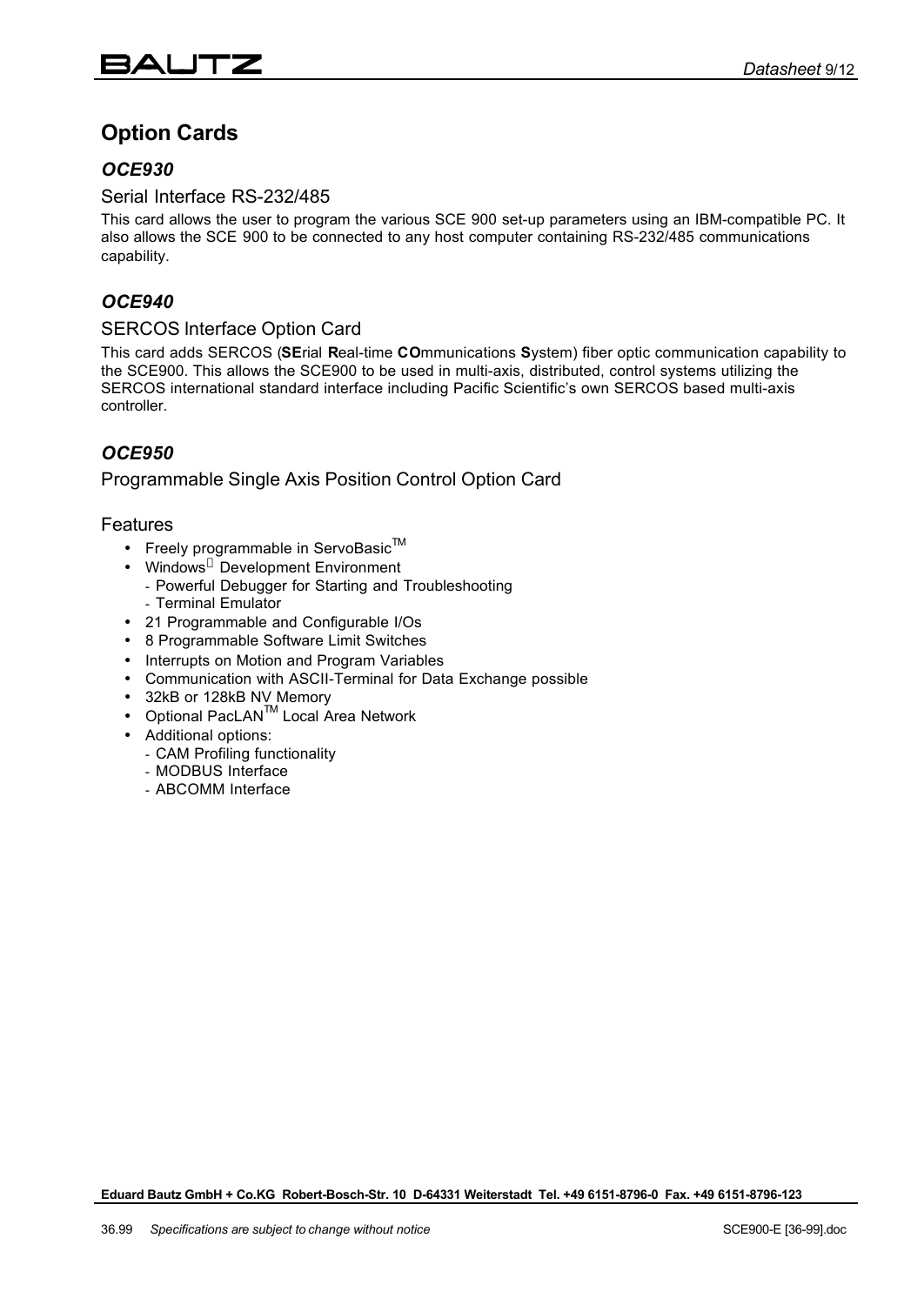#### Windows Development Environment

| <b><i>E</i></b> Pacific Scientific 950 Development Environment          |  |  |  |  |  |
|-------------------------------------------------------------------------|--|--|--|--|--|
| Edit Search Compile Debuq<br>File<br>Options Window<br>Help             |  |  |  |  |  |
| AXIS 255 COM119200                                                      |  |  |  |  |  |
| ै C:∖PROGRA‴1∖950WIN∖ABLAUF.BAS                                         |  |  |  |  |  |
|                                                                         |  |  |  |  |  |
| Unterprogramm Abs_Position                                              |  |  |  |  |  |
| sub Abs Position                                                        |  |  |  |  |  |
| dim Drehzahl, Abs Pos as float                                          |  |  |  |  |  |
| dim Beschleunigung as integer                                           |  |  |  |  |  |
| dim Bremsen as integer                                                  |  |  |  |  |  |
|                                                                         |  |  |  |  |  |
| input "Position (Umdr.)"; Abs_Pos<br>input "Drehzahl (U/min)"; Drehzahl |  |  |  |  |  |
|                                                                         |  |  |  |  |  |
| TargetPos = Abs_Pos * 65536                                             |  |  |  |  |  |
| $\left  \right $                                                        |  |  |  |  |  |
| ै WatchWindow<br>$-10$                                                  |  |  |  |  |  |
| Abs_Pos:<br>13                                                          |  |  |  |  |  |
|                                                                         |  |  |  |  |  |
|                                                                         |  |  |  |  |  |
|                                                                         |  |  |  |  |  |
| Line: 94 : Col: 1<br>Total: 161<br>Top: 90<br>Bytes: 4776<br>Insert     |  |  |  |  |  |

The development environment lets you program in modular blocks that can easily be re-used. The easy to use editor and powerful debugger with program variable watch window make troubleshooting easy. With the terminal emulator you can test the data exchange.

#### Programming Language ServoBasic<sup>™</sup>

ServoBasic<sup>™</sup> is a subset of the popular GWBASIC and easy to learn. In addition to the standard commands like If... Then...Else; While...Do; For...Next; ... special motion control commands have been added like GoVel, GoIncr, GoAbs,... There are also predefined parameters like IndexDist, RunSpeed, AccelRate,...

Subroutines and functions can be programmed, arrays can be defined and variables are differentiated in local and global.

#### Configurable I/Os

There are 21 digital I/Os on the OCE950 that can be configured either as an input or as an output. Together with the SCE900 base unit there are 27 digital I/Os, 2 analog outputs and 1 analog input available which can be accessed by ServoBasic<sup>™</sup>.

#### PacLAN<sup>™</sup> (Option)

In addition to the standard RS232/485 serial interfaces the OCE950 can be ordered with Pacific Scientific's PacLAN<sup>™</sup> interface (Pacific Scientific Local Area Network). With this fieldbus system it is possible to connect up to 8 units directly. The max. length of a bus segment is 300m. Using hubs you can connect up to 250 drives and expand the bus to 3000m. PacLAN<sup>TM</sup> is compatible to the ARCNET<sup>®</sup>.

All variables and motion parameters can be exchanged via the bus. The serial port can still be used to communicate with a man machine interface. All drives can be programmed by connecting the PC to only one drive.

#### Controlling several Axes

There are different options to control several axes:

• Master Slave Configuration: One SCE950 (SCE900 plus OCE950) is programmed. The encoder output of this drive is connected to the encoder input of a second drive. Thus the second axis is a slave of the first one (electronic gearing). The ratio can be changed in the program. The second drive can be either an SCE930 (w/ serial interface, not programmable) or an SCE950.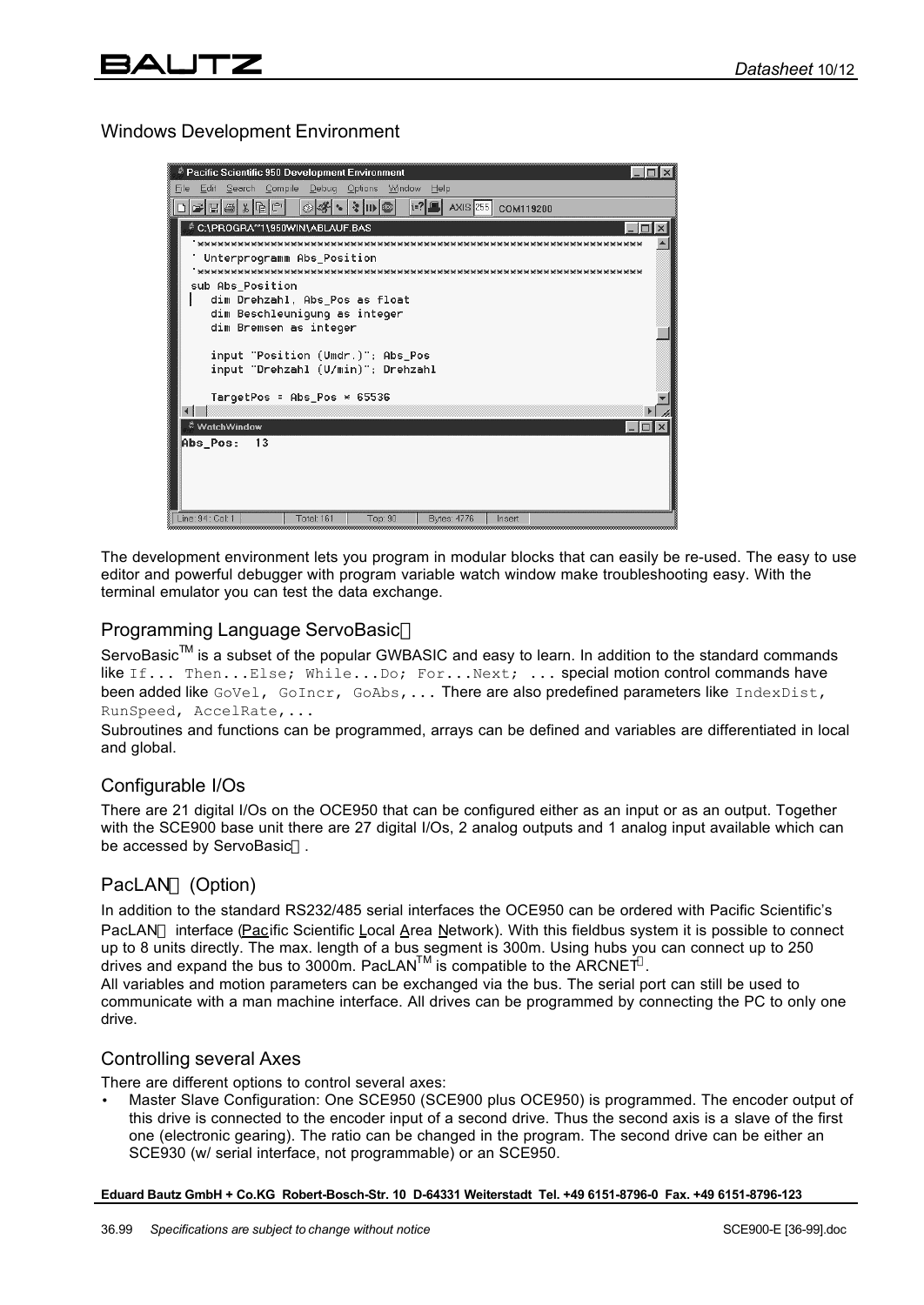# $\mathbb Z$

- Programming via RS485: For several axes which run mostly independently of each other several SCE950s are used. Via RS485 all axes are connected and programmed from one PC. A communication between the drives via RS485 is not possible. For simple communication the digital I/Os may be used.
- The axes are connected via PacLAN<sup>TM</sup>. Each program of a drive can access all predefined variables of the other drives. All drives are programmed via the serial link to one single drive.

#### Programming Example

With the When command it is possible to react very fast to an input transition. In the following programming example the When command ensures that the incremental move is initiated within one millisecond after the input transition.

#### **Command Comment**

| SETUP:                                             |                                        |
|----------------------------------------------------|----------------------------------------|
| $AccelRate = 40000$                                | 'Set acceleration to 40000 rpm/s       |
| DecelRate = $40000$                                | 'Set deceleration to 40000 rpm/s       |
| $RunSpeed = 1200$                                  | 'Set velocity to 1200 rpm              |
| $IndexDist = 4096$                                 | Set distance to 4096 steps             |
| InPosLimit = $100$                                 | 'Set position window to $+/-100$ steps |
| Enable = $1$                                       | 'Software drive enable on              |
| NOTENABLED:                                        |                                        |
| While Enable $= 0$                                 | 'If Enable Input is not active         |
| $BDOut6 = 1$                                       | 'Blink BDout6 on                       |
| Pause (1)                                          | 'for 1 second                          |
| $BDOut6 = 0$                                       | 'and off                               |
| Pause (1)                                          | 'for 1 second                          |
| Wend                                               | 'until enable input is activated       |
| MOVE:                                              |                                        |
| While $\texttt{Imp7} = 0$ : Wend                   | Wait for Inp7 to go high               |
| When $\text{Inp7} = 0$ , GoIncr                    | 'Move when Inp7 goes low               |
| While InPosition <>1: Wend Vwait for move complete |                                        |
| Goto MOVE                                          | 'Go back to MOVE                       |

#### *Commands*

In addition to the parameters that are on the SCE900 base unit (e.g. for tuning) the following variables and commands are available in ServoBasic<sup>™</sup>:

| AbortMotion      | Cowot.                                                                                                                | Goto                   |
|------------------|-----------------------------------------------------------------------------------------------------------------------|------------------------|
| Abs              | Chr\$()                                                                                                               | GoVel                  |
| AccelRate        | Cint( )                                                                                                               | Hex\$()                |
| Alias            | Cls                                                                                                                   | IfThenElse             |
| AnalogIn         | ConfigPLS()                                                                                                           | \$Include              |
| AnalogOut1       | Const.                                                                                                                | IndexDist              |
| AnalogOut2       | Cos( )                                                                                                                | Inkey\$                |
| And              | CountsPerRev                                                                                                          | $Inp0-Inp20$           |
| Asc()            | CwInh                                                                                                                 | InPosition             |
| Atan()           | Cwot                                                                                                                  | InPosLimit             |
| Autostart        | DecelRate                                                                                                             | Input                  |
| AxisAddr         | Dim                                                                                                                   | Inputs                 |
| Band             | Dir                                                                                                                   | Instr()                |
| Baudrate         | EnablePLS0-EnablePLS7                                                                                                 | Int()                  |
| BDInp1-BDInp6    | End                                                                                                                   | InterruptEnd Interrupt |
| <b>BDInputs</b>  | Exit                                                                                                                  | Intr {source}          |
| BDOut1-BDOut6    | Exp()                                                                                                                 | LANF1t()               |
| <b>BDOutputs</b> | Fix()                                                                                                                 | LANInt()               |
| Beep             | ForNext                                                                                                               | LANInterrupt[ ]        |
| Bnot             | Function                                                                                                              | LANIntrArq             |
| Bor              | Gearing                                                                                                               | LANIntrArq             |
| <b>Brake</b>     | GetMotor\$()                                                                                                          | LANIntrSource          |
| Bxor             | GoAbs                                                                                                                 | $Lcase$ \$()           |
| Call             | GoHome                                                                                                                | Left\$()               |
| CcwInh           | GoIncr                                                                                                                | Len()                  |
|                  | Educed Doute Crublet Co. KC. Dobort Dopob Ctr. 40, D.C4994 Waiterstadt, Tel. +40 C454 970C. 0, Eav. +40 C454 970C.499 |                        |